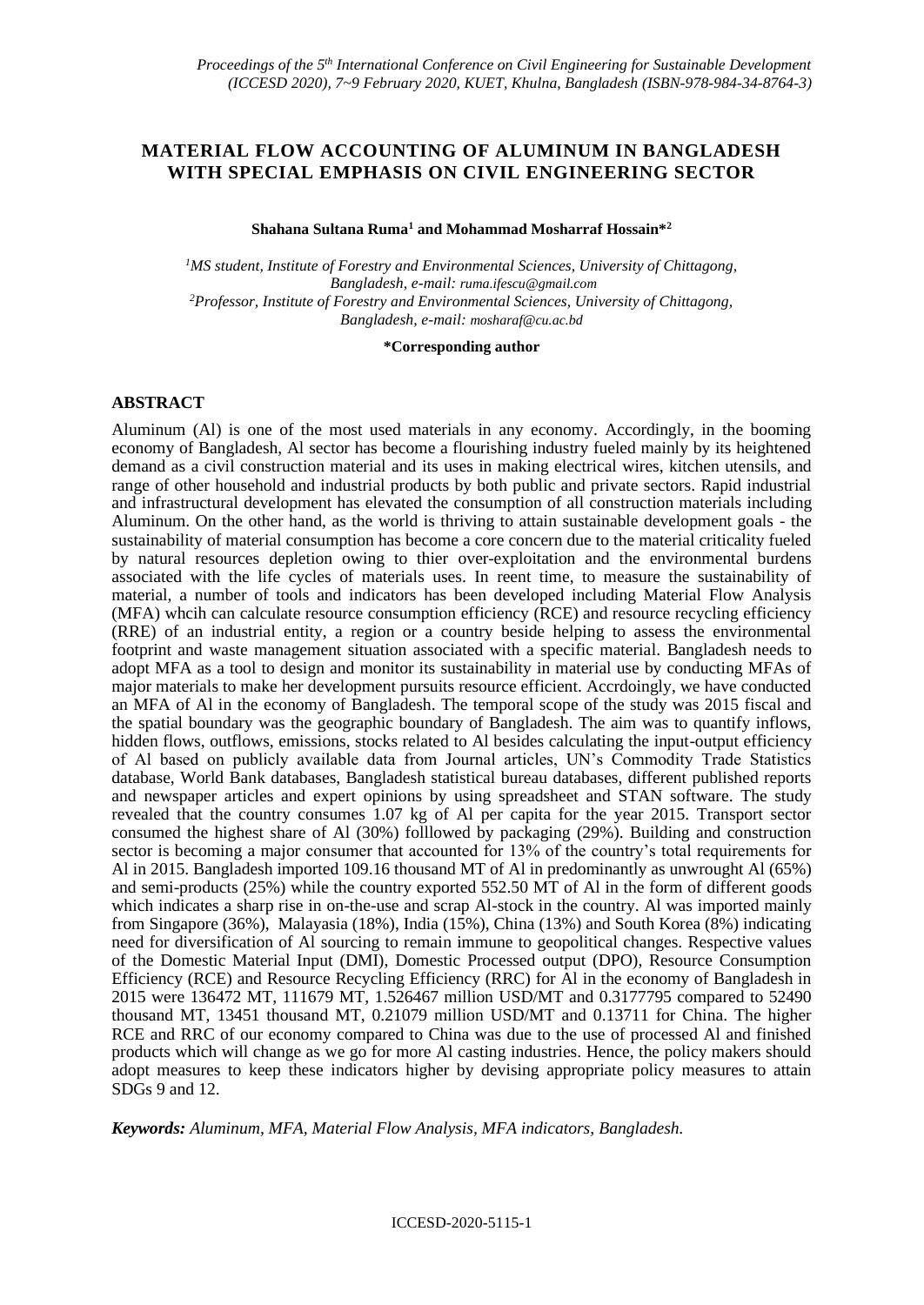### **1. INTRODUCTION**

Industrial ecology has emerged as a paradigm for environmentally sound development and is characterized by minimal physical exchanges with the environment, with internal material loops being driven by renewable energy flows (Bonnin et al. 2013; Maung et al. 2017; Buchner et al. 2015; Buchner et al. 2014). However, the industrial metabolism is over-loading the environment with waste and emissions in many respects (Rauch 2009; Bringezu and Moriguchi 2018; Sevigne-Itoiz et al. 2014). For that skyrocketed, sharpening and growing demand trends shifted from geological reserves to large in-use stocks of metals in society (Maung et al. 2017; Sujauddin et al. 2017; Hatayama et al. 2007).

Non-ferrous metals are acting as a vital functioning component of nature, humans and the modern society and always present all around us (Bertram et al. 2017; Chen, Shi, and Qian 2010). Aluminum(Al) is the most widely used nonferrous metals, and its applications in construction, transportation, electrical engineering and consumer goods like packaging have significantly flourished in the last decades (Liu and Müller 2012; Rauch 2009; Chen and Graedel 2012; Dahlström and Ekins 2007). Moreover, Al is stronger and tougher than plastic and lighter than steel that's why Apple uses predominantly Al parts replacing plastic and steel in its iPhones, iPADs and MacBooks. Experts predict that the average Al content in a car will increase by 60% by 2025 (Bonnin et al. 2013; Ciacci et al. 2013; Menzie et al. 2010). Al is also theoretically 100% recyclable with no loss of its natural properties (Bertram, Martchek, and Rombach 2009; Qiang et al. 2014). The largest portion of Al stock is in U.S. (28%), China (15%), Japan (7%), and Germany (6%) and so on. Major sectors which consume Al like building and construction (40%) and transportation (27%) globally (Liu and Muller 2013). According to (Cullen and Allwood 2013), demand for Al in final products has increased 30 fold since 1950 to 45 million tonnes per year, with forecasts predicting this exceptional growth to continue so that demand will reach 2−3 times today's levels by 2050 (Rauch 2009).

The depletion of nonrenewable resources and the availability of alternative raw materials are of great concern in the metallurgical industry, as in other base material industries (Koscielski, Rogowsky, & Laney-Cummings, 2010). Consequently, the use of Material Flow Analysis (MFA) gains increasing importance to companies operating in those regions where primary raw materials are limited/absent or dependent on expensive energy (Lovik, Modaresi, & Müller, 2014; Passarini, Ciacci, Nuss, & Manfredi, 2018). MFA has been defined as a systematic assessment of materials within a system defined in space and time (Brunner and Rechberger 2016; Hatayama et al. 2007). In a MFA study, a target material is characterized in terms of flows, processes and stocks of that material and overall environmental impact of that material within a predefined region and timeframe (Brunner and Rechberger 2016; Gloser et al. 2013). The purpose of MFA is to look for the potentials and measures of resource conservation and environment protection, and encouraging industrial system to meet the requirements of sustainable development (Muller et al. 2014; Spatari et al. 2002). Substance flow cycles can provide a picture of resource uses and losses through a geographic region, allowing us to evaluate regional resource management and estimate gross environmental impacts (Graedel et al. 2004; Guo and Song 2008; Spatari et al. 2002). This research performs a dynamic material stock and flow analysis of Al in Bangladesh (Daigo et al. 2009; Spatari et al. 2005). As the wrld is sought to achieve Sustainable Development Goals (SDGs), we need to enhance our material consumption efficiency which is more important for rapidly growing economies like Bangladesh. However, an MFA of Al has not yet been conducted in Bangladesh, primarily because of poorly kept and inaccessible statistics, both public and private. In this study, our aim is to conduct the first MFA of Al in Bangladesh to find the flow parameters and calcualte the efficiency indicators for making policy comments.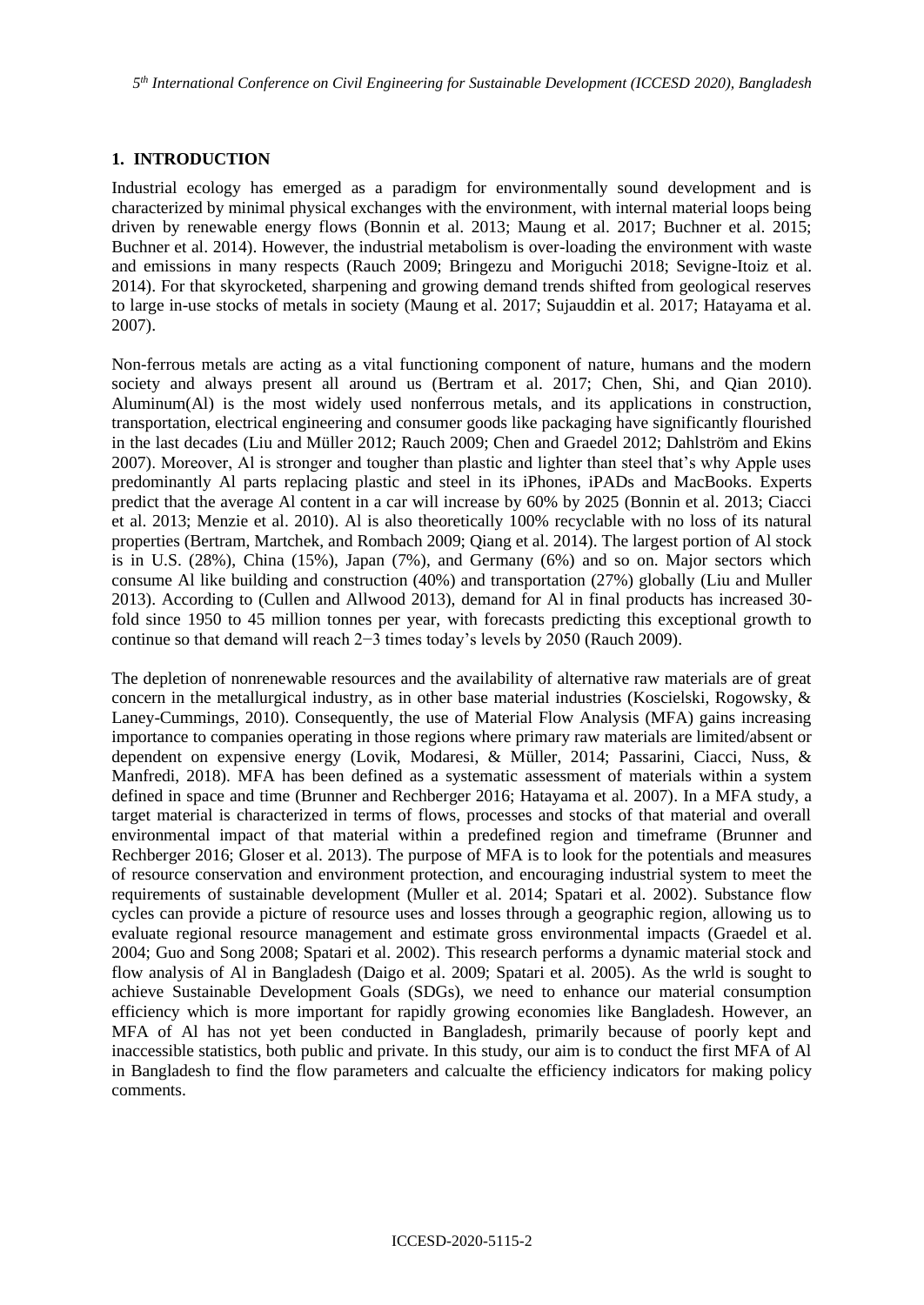## **2. MATERIALS AND METHODS**

#### **2.1 Definition of System Boundary**

In an MFA, a target material is characterized in terms of flows, processes and stocks of that material and overall environmental impacts of that material within a predefined region and timeframe (Brunner and Rechberger 2016; Ding, Yang, and Liu 2016; Moriguchi and Hashimoto 2016). In the current study the spatial system boundary was the geographical border of Bangladesh, while the temporal boundary was the year 2015. Because there is no operating Al-mine in Bangladesh, imports are the main inputs. Figure 1 shows every Al flow and stock that were determined, including imports and exports, losses into the environment as wastes and emissions etc.



Figure 1: System boundary for MFA of Aluminum in Bangladesh for 2015

## **2.2 Flows and Stock Estimation**

The system under study concerned only material flows. The calculation of both stocks and flows, which was then based only on the principle of mass conservation is performed by Eq. (1) (Bonnin et al. 2013).

$$
I + P = C + \Delta S + E + Loss through emission
$$
 (1)

Here, I is imports, P is production, C is consumption, S is stock and E is export flows.

### **2.3 Data Collections**

The actual data collection from each individual stage is preferred. However, it was not feasible due to the large scope of the present study. Data were collected various international databases as shown in Table 1, namely UN Comtrade (UN Comtrade 2018), the World Bank (World Bank 2017), World Integrated Trade Solution and some local database mainly Statistical yearbook by Bangladesh Bureau

#### ICCESD-2020-5115-3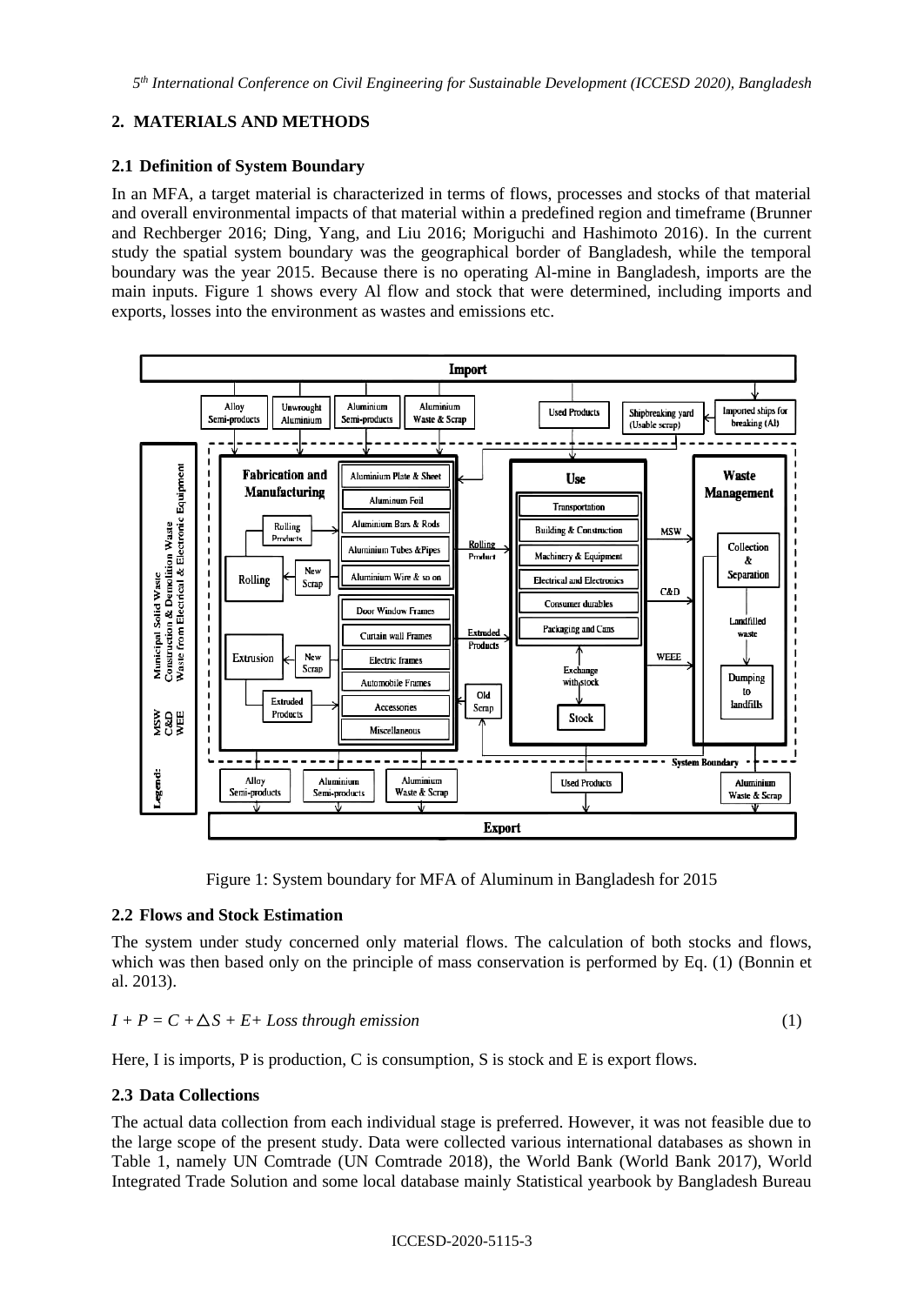of Statistics (Statistical Yearbook 2017). As, local data were not available over a continuous time range, we prioritize international data sources for analysis. However, UNComtrade data were unavailable for import and export in 2014 for which we relied on the local databases for these instances (see Table 1 for details). Noteworthy to mention that data were obtained and analyzed utilizing both UN Comtrade and World Bank, at the initial phase of data collection, however because a similar trend in both datasets, we decided to continue with UN data for final calculation.

|        | 2006-2013          | 2014                        | 2015               |
|--------|--------------------|-----------------------------|--------------------|
| Import | (UN Comtrade 2018) | (Statistical Yearbook 2017) | (UN Comtrade 2018) |
| Export | (UN Comtrade 2018) | (Statistical Yearbook 2017) | (UN Comtrade 2018) |

Table 1: Year wise data sources used for analysis

### **2.4 Dealing with Data Uncertainties**

Data uncertainties arise from various reasons as methods of data collection are different and statistical integrity of data collection is not the same in all cases. Another uncertainty arose from unclear definition of system boundary. To deal with the above-mentioned uncertainties in this study we tried to follow some consistent data sources and made some rules prior to selection of data.

In the case of UNComtrade, export and import data varied when Bangladesh was the reporter and other countries were partners and vice versa. To deal with this, the data of World Integrated Trade Solution Database was used for more accuracy. Again, in case of UNComtrade data was available for 2006 to 2013 and for 2015. But there is no data available for the year 2014. Hence, data was used from Statistical Year Book Bangladesh, 2017 to fill the gap for 2014.

### **2.5 Data Calculations**

## **2.5.1 Fabrication and Manufacturing**

Sources of import and export data are shown in Table 1. There was no data on the allocation of either Al-based products in different categories of finished products manufactured in Bangladesh. It was assumed as shown in Table 2 that the products are manufactured with the same ratios as they are imported.

| <b>Aluminum</b>   | Ratio | <b>Reference</b>   |
|-------------------|-------|--------------------|
| Extruded products | 0.5   | Personal interview |
| Rolling products  | 02    | Personal interview |

Table 2: Ratio of different category of Al-based products

## **2.5.2 Use**

Aluminum industry is a flourishing sector in our growing economy fueled mainly by its heightened demand as a civil construction material and its use to make electrical wire, kitchen utensils, and other products by both public and private sectors (Erbel 2018; Nakajima et al. 2007). India's per capita Alconsumption was used under the consideration that GDP per capita Bangladesh is quite similar with GDP per capita in India and that both countries have similar kind of infrastructure and life standards.

### **2.5.3 Waste Management**

From the use sector different types of waste flows entered into the waste management process stream. For calculating the waste flow, the following data given in Table 3 were used.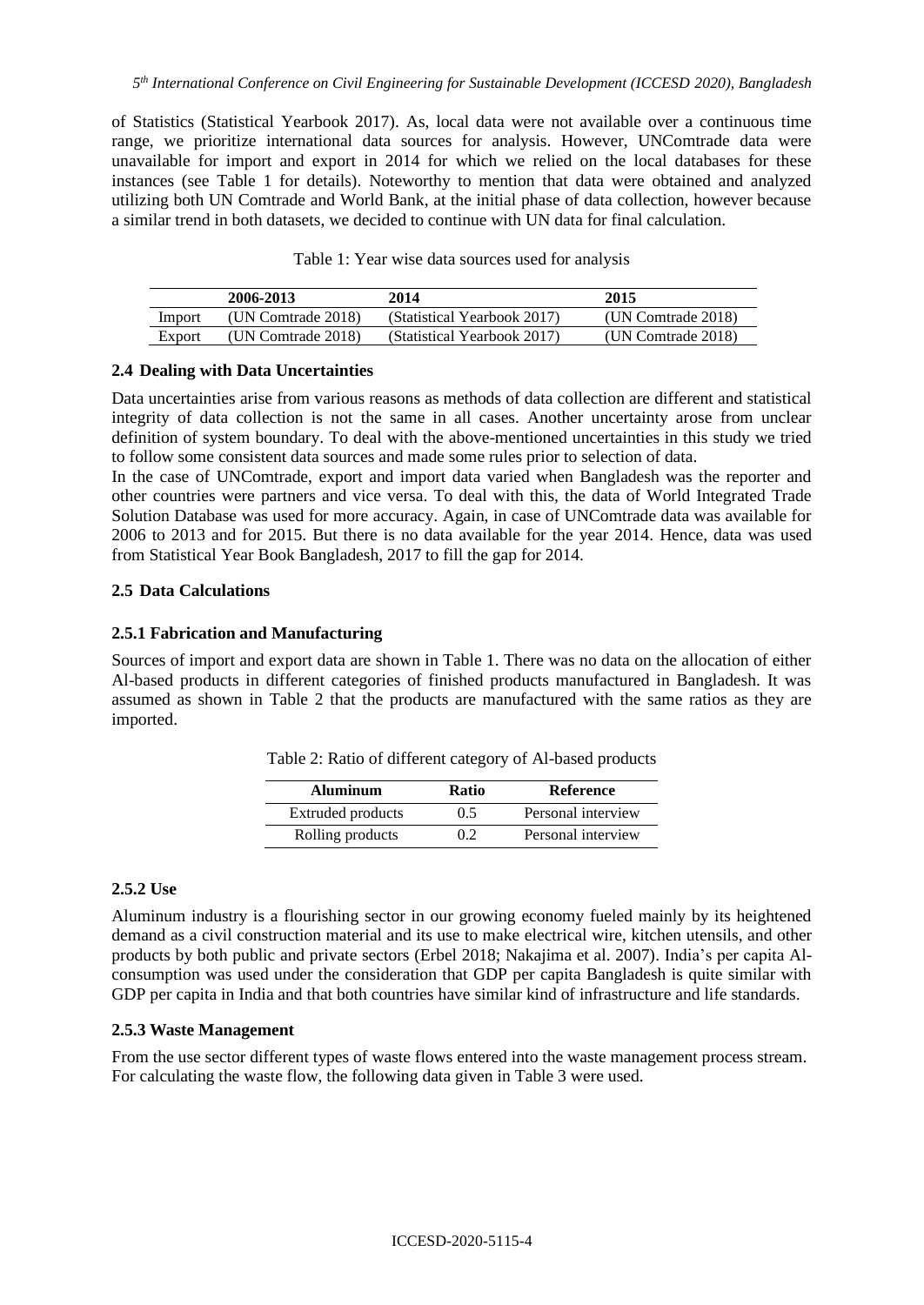| Year | Waste types | <b>Weight of waste (MT)</b> | Al in waste $(\% )$ | AI(MT) | Reference           |
|------|-------------|-----------------------------|---------------------|--------|---------------------|
| 2015 | <b>MSW</b>  | 2920000                     | 0.434               | 12673  | (Alamgir and Ahsan) |
|      |             |                             |                     |        | 2007)               |
| 2015 | <b>WEEE</b> | 1240000                     |                     | 86800  | (Statista 2018)     |
| 2015 | C & D       | 224000000                   | 0.02                | 44800  | Personal Interview  |

|  |  | Table 3: Aluminum compositions in different types of wastes |
|--|--|-------------------------------------------------------------|
|  |  |                                                             |

#### **2.6 Tools and Software Used for Analysis**

All the Calculations and graphs were prepared using Microsoft Excel 2010. Computation and steps are implemented by using the STAN (version 2.6.801) which is an opensource software widely used in MFA (Cencic and Rechberger 2008).

## **3. RESULTS AND DISCUSSION**

#### **3.1 Trend of Aluminium import and export in Bangladesh from 2006 to 2015**

An aspect of MFA is to estimate the inflow of concerned material from outside the geographic boundary of a country in the form of import. Figure 2 shows year wise import of Al in Bangladesh for the year 2006 to 2015 which indicated that in 2014 the import volume was the highest 141.74 thousand metric tons. The trend shows increasing imports with GDP growth since 2010.

As UN Comtrade database was used for import data, it might be low or high from the actual data. However, the figure reflects that import has been increasing over time with increasing GDP in Bangladesh. This will continue with the increase due to increasing consumption of Al in different sectors in Bangladesh. In contrast, the export of Al from Bangladesh is still quite low but it is increasing over time. Export insignificantly increases after 2013 than the previous years and was the highest in 2015 (552.50 metric tons).



Figure 2: Year wise import and export of Aluminum in Bangladesh

### **3.2 Aluminum flows into fabrication and manufacturing process**

Imported Al was the only inflow into Bangladesh unwrought Al, Al-semi-products, alloy semiproducts, Al waste and scrap and others. Figure 3 shows an increasing trend for all types of imported aluminium in Bangladesh from 2011 to 2015. Of the total imported amount, about two-thirds of Al imported as unwrought Al and entered the inflow of fabrication and manufacturing process. Al flows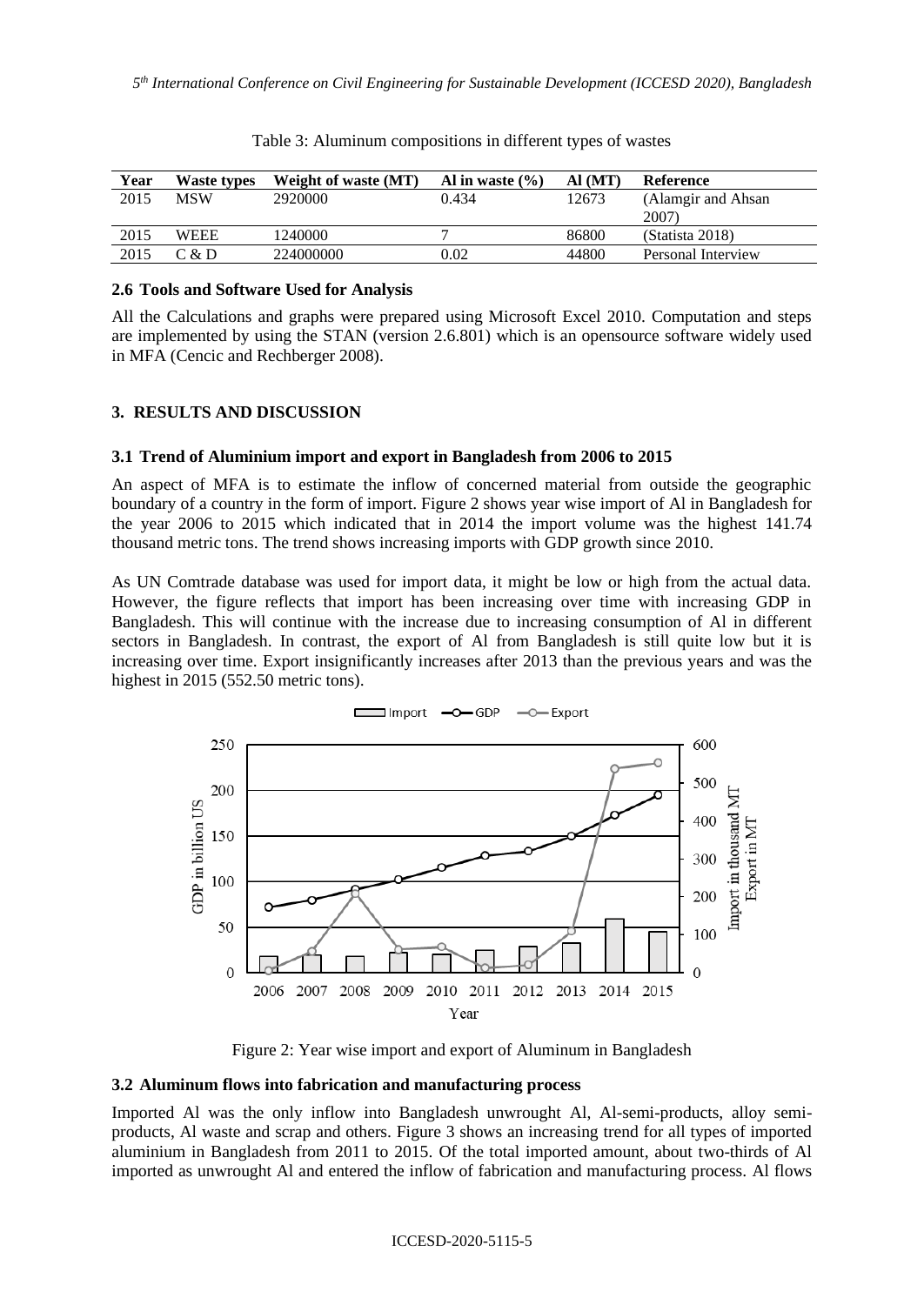into fabrication and manufacturing process increases over time and the highest value for unwrought Al, Al semi-products, alloy semi-products, Al waste and scrap were 72.70, 21.61, 7.04 and 5.23 thousand MT respectively.



Figure 3: Category wise Aluminium flows into Fabrication and Manufacturing

### **3.3 Aluminum flows into different end-use sectors of society in Bangladesh**

Figure 4 illustrates that the consumption pattern of Al in Bangladesh is different from the global consumption pattern. The demand for the Al industry has been predominantly from the transport sector accounting for 30 % of the total Al demand followed by packaging sector (29%)and building and construction sector (13%), electrical and engineering sector (8%) while 11% is consumed by consumer goods and others. Total domestic consumption was about 172 thousand metric tons in 2015.



Figure 4: Aluminium usages by end-use sectors in Bangladesh

#### **3.4 Top Aluminium sources for Bangladesh (2015)**

Figure 5 represents that Bangladesh imported higher amount of Al form Singapore (36%) followed by Malaysia (18%), India (18%) and China (15%). Small amounts are imported from UAE and South Korea.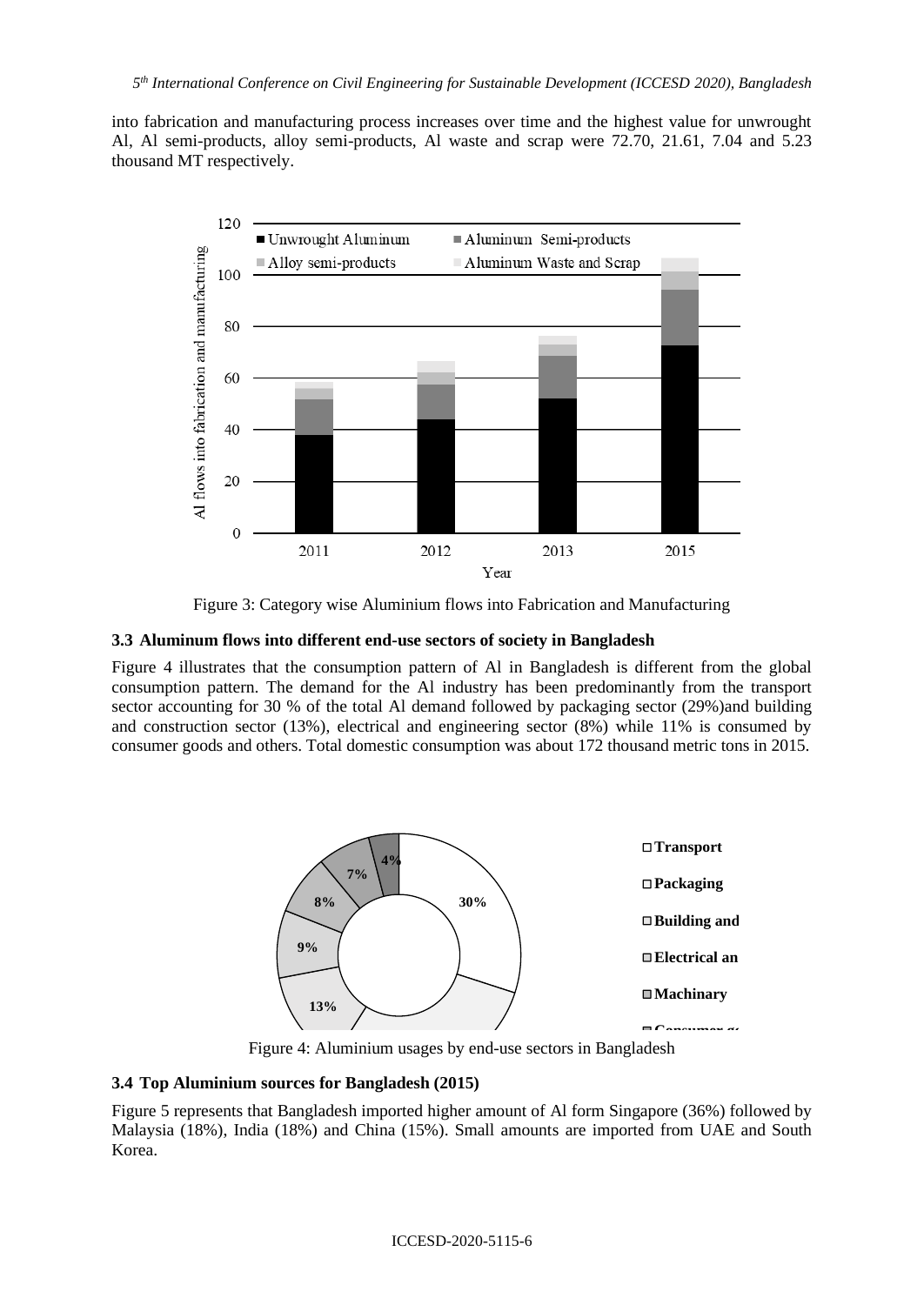*5 th International Conference on Civil Engineering for Sustainable Development (ICCESD 2020), Bangladesh*

#### **3.5 MFA of Aluminium in Bangladesh 2015**

MFA of Al is shown in Figure 6. About 106622 metric tons of unwrought Al, Al semi- products, alloy semi-products and Al waste and scrap imported from different countries entered into the fabrication and manufacturing process. From ship breaking 29900 metric tons of Al scrap entered as inputs.



Figure 5: Aluminium supplier countries in Bangladesh for the year 2015



Figure 6: Material Flow Analysis of Aluminum in Bangladesh, 2015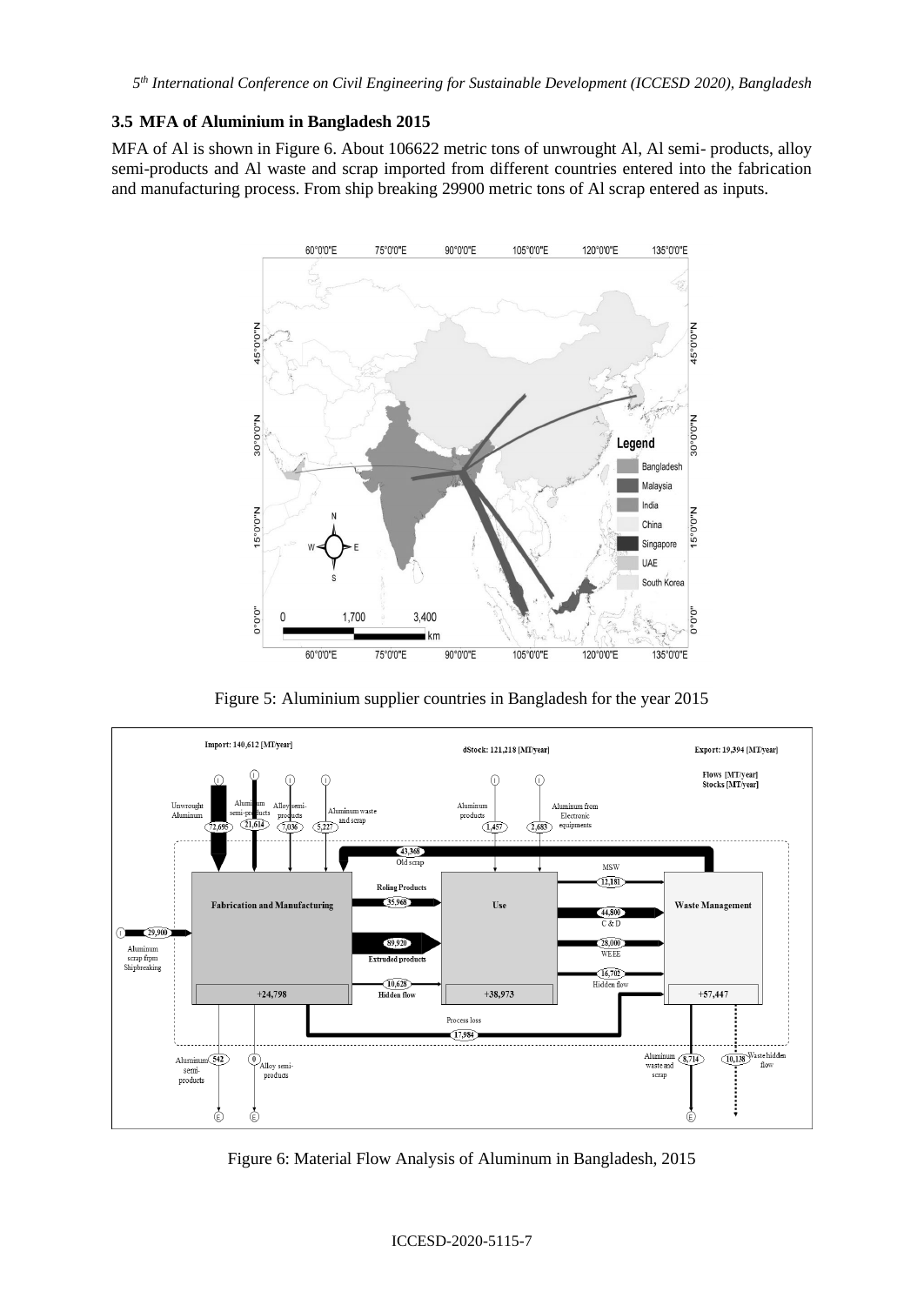Al and alloy products were outputs from fabrication and manufacturing. There is no data on their allocation; hence it was assumed that the products were manufactured at the same ratio as they were used. System loss of 10% from the fabrication process was added to the waste management process. About 125888 metric tons of rolling and extruded products entered use stage along with 2683 metric tons of electrical equipment. Substantial amount of MSW (12181 metric tons), Electrical waste (28000 metric ton) and construction waste (44800 metric ton) were generated of which 43368 metric tons were recycled into the system. Al waste and scrap were exported from waste management process. There was some hidden flow through different processes which were calculated. After all data input into three processes, the STAN software calculated the stock at every process.

Fabrication and manufacturing stock were 24789 metric tons which means after the production process some material remains in the system which can be further used as a raw material. In-use stocks were 38973 metric tons which means people don't bother about the huge generation of waste at every stage. Waste management stock 57447 metric tons means disposed in dumping station. Al waste and scrap were also exported from waste flow. Combining all the sub-processes, the total amount of imported Al was 140612 MT/year and the total exported amount was 19394 MT/year. The total calculated stock amount was 121218 MT/year.

## **3.6 MFA indicators for Aluminium in Bangladesh**

Table 4 illustrates the MFA indicators for the MFA of Al in Bangladesh. Resource consumption efficiency indicates a significant amount of waste from the flow of material being unutilized that ultimately lowers the efficiency, but it is also related with the unavailability of data that how much waste had been recycled in 2015. Resource consumption efficiency in 2015 was 1.526467 million USD/MT and resource efficiency of material extraction was 0.274571. The total calculated stock amount was 121218 MT/year which can be used to reduce the pressure on ferrous metal.

| <b>Type</b>       | Indicator                                       | <b>Definition</b>                        | 2015      | Unit              |
|-------------------|-------------------------------------------------|------------------------------------------|-----------|-------------------|
| Input             | Direct Material Input (DMI)                     | Domestic raw material +<br>Imports in MT | 136472    | MT                |
|                   | <b>Total Material Requirement</b><br>(TMR)      | $DMI + HF^*$ in MT                       | 163802    | MT                |
| Output            | Domestic Processed Output<br>(DPO)              | Emissions $+$ waste in MT                | 111679    | MT                |
|                   | <b>Total Domestic Output</b><br>(TDO)           | $DPO +$ relevant HF in MT                | 121817    | <b>MT</b>         |
| <b>Efficiency</b> | <b>Resource Consumption</b><br>Efficiency (RCE) | <b>GDP/DMI</b>                           | 1.526467  | Million<br>USD/MT |
|                   | <b>Resource Recycle Efficiency</b><br>(RRE)     | Recycling waste/DMI                      | 0.3177795 | Ratio             |
|                   | Resource Efficiency of<br>material extraction   | $Unused/used=HF/DMI$                     | 0.2745471 | Ratio             |

### Table 4: MFA indicators for Aluminium in Bangladesh

### **4. CONCLUSIONS**

Rapid industrial and infrastructural development has raised the consumption of all construction materials including Al. On the other hand, the sustainability of material use has become a critical concern due to the material criticality fueled by natural resources depletion and the environmental burdens associated with the life cycle of material uses. The resulting MFA of Al in Bangladesh for 2015 showed the major flows related to Al by considering the geographic boundary of Bangladesh as the system boundary. As a developing country, the total consumption of Al in Bangladesh was low amounting to 172.48 thousand metric tons in 2015. Transport sector was the largest end user of Al accounting for 30% of the total Al demand. MFA indicators has been calculated for the year 2015 which showed a resource consumption efficiency of  $1.526467*10^{-3}$  billion \$/MT and resource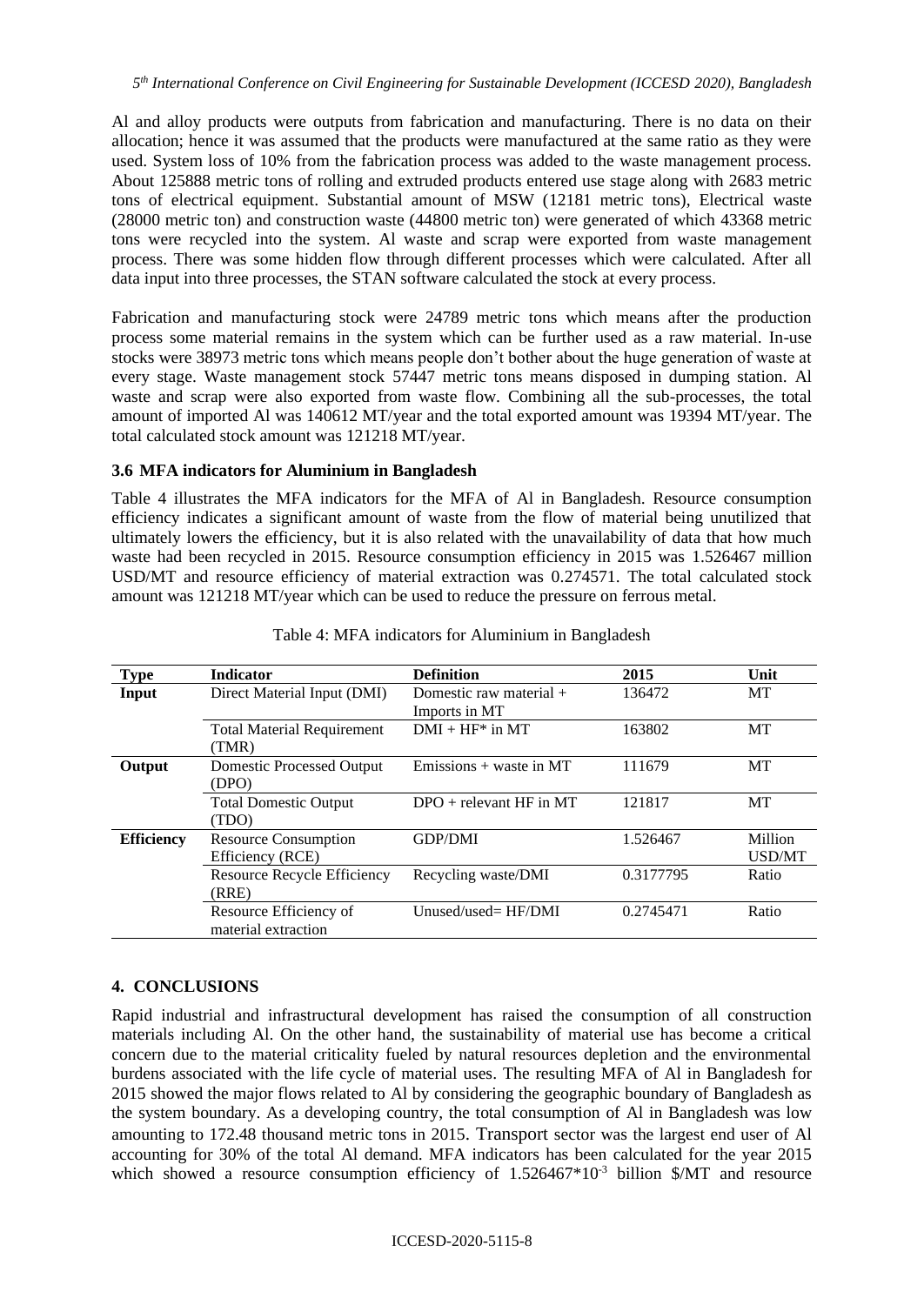efficiency of material extraction is 0.2745471. The total calculated stock amount was 121218 MT/year. Flow of Al within the system boundary has also been produced for 2015 which can be used as a baseline in any future studies related to Al use in Bangladesh considering industrial ecology perspective for sustainable development of this industrial sector to attain sustainable development goals (SDGs) 9 and 12.

#### **ACKNOWLEDGEMENTS**

Shahana Sultana Ruma acknowledges the Ministry of Science and Technology, Government of Bangladesh for awarding NST fellowship for her MS thesis and this paper is an outcome from her thesis.

#### **REFERENCES**

- Alamgir, M, and A Ahsan. 2007. 'Municipal solid waste and recovery potential: Bangladesh perspective', *Journal of Environmental Health Science and Engineering*, 4: 67-76.
- Bertram, M, S Ramkumar, H Rechberger, G Rombach, C Bayliss, Kenneth J Martchek, DB Muller, and G Liu. 2017. 'A regionally-linked, dynamic material flow modelling tool for rolled, extruded and cast aluminium products', *Resources, Conservation and Recycling* 125: 48-69.
- Bertram, Marlen, Kenneth J Martchek, and Georg Rombach. 2009. 'Material flow analysis in the aluminum industry', *Journal of Industrial Ecology*, 13: 650-54.
- Bonnin, Marie, Catherine Azzaro-Pantel, Luc Pibouleau, Serge Domenech, and Jacques Villeneuve. 2013. 'Development and validation of a dynamic material flow analysis model for French copper cycle', *Chemical Engineering Research* 91: 1390-402.
- Bringezu, Stefan, and Yuichi Moriguchi. 2018. 'Material flow analysis.' in, *Green Accounting* (Routledge).
- Brunner, Paul H, and Helmut Rechberger. 2016. *Handbook of material flow analysis: for environmental, resource, and waste engineers* (CRC press).
- Buchner, Hanno, David Laner, Helmut Rechberger, and Johann Fellner. 2014. 'In-depth analysis of aluminum flows in Austria as a basis to increase resource efficiency', *Resources, Conservation and Recycling* 93: 112-23.
- Buchner, Hanno, David Laner, Helmut Rechberger, and Johann Fellner. 2015. 'Dynamic material flow modeling: an effort to calibrate and validate aluminum stocks and flows in Austria', *Environmental science and technology* 49: 5546-54.
- Cencic, Oliver, and Helmut Rechberger. 2008. 'Material flow analysis with software STAN', *Journal of Environmental Engineering and Management* 18: 3.
- Chen, Wei-Qiang, and Thomas Graedel. 2012. 'Dynamic analysis of aluminum stocks and flows in the United States: 1900–2009', *Ecological Economics*, 81: 92-102.
- Chen, Weiqiang, Lei Shi, and Yi Qian. 2010. 'Substance flow analysis of aluminium in mainland China for 2001, 2004 and 2007: Exploring its initial sources, eventual sinks and the pathways linking them', *Resources, Conservation and Recycling* 54: 557-70.
- Ciacci, Luca, Weiqiang Chen, Fabrizio Passarini, Matthew Eckelman, Ivano Vassura, and Luciano Morselli. 2013. 'Historical evolution of anthropogenic aluminum stocks and flows in Italy', *Resources, Conservation and Recycling* 72: 1-8.
- Cullen, Jonathan M, and Julian M Allwood. 2013. 'Mapping the global flow of aluminum: From liquid aluminum to end-use goods', *Environmental Science and Technology*, 47: 3057-64.
- Dahlström, Kristina, and Paul Ekins. 2007. 'Combining economic and environmental dimensions: Value chain analysis of UK aluminium flows', *Resources, conservation and recycling* 51: 541-60.
- Daigo, Ichiro, Susumu Hashimoto, Yasunari Matsuno, and Yoshihiro Adachi. 2009. 'Material stocks and flows accounting for copper and copper-based alloys in Japan', *Resources, Conservation & Recycling* 53: 208-17.
- Ding, Ning, Jianxin Yang, and Jingru Liu. 2016. 'Substance flow analysis of aluminum industry in mainland China', *Journal of Cleaner Production* 133: 1167-80.
- Erbel, Hans Joachim. 2018. "Demand for Aluminium is growing worldwide." In *13th World Trade Fair & Conference*.
- Gloser, Simon, Marcel Soulier, Luis Tercero Espinoza, and Martin Faulstich. 2013. "Using dynamic stock and flow models for global and regional material and substance flow analysis in the field of industrial